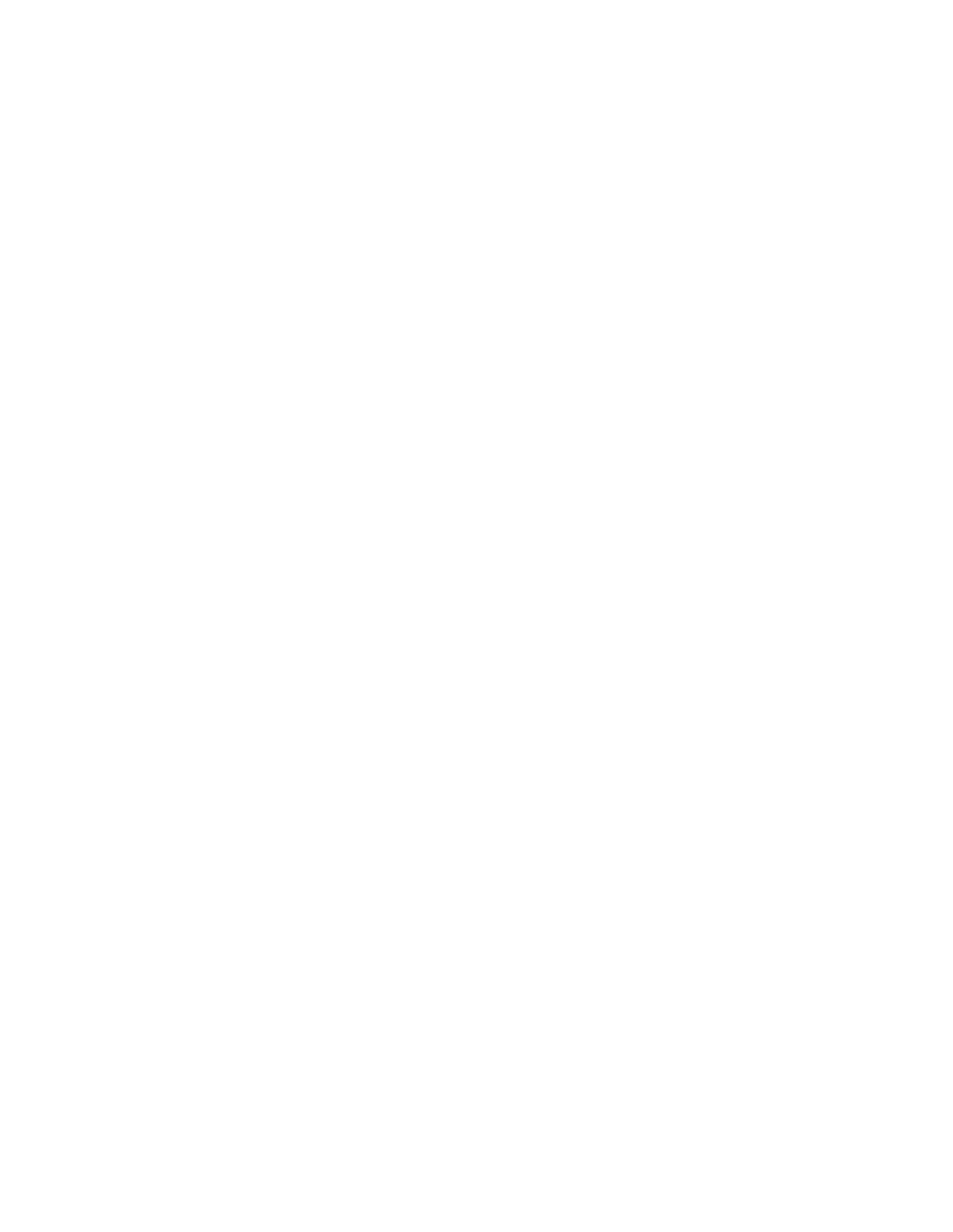## **Table of Contents**

#### Page

| $\textbf{Meetings} \textcolor{red}{} \textcolor{red}{} \textcolor{red}{} \textcolor{red}{} \textcolor{red}{} \textcolor{red}{} \textcolor{red}{} \textcolor{red}{} \textcolor{red}{} \textcolor{red}{} \textcolor{red}{} \textcolor{red}{} \textcolor{red}{} \textcolor{red}{} \textcolor{red}{1}$ |  |
|----------------------------------------------------------------------------------------------------------------------------------------------------------------------------------------------------------------------------------------------------------------------------------------------------|--|
|                                                                                                                                                                                                                                                                                                    |  |
|                                                                                                                                                                                                                                                                                                    |  |
|                                                                                                                                                                                                                                                                                                    |  |
|                                                                                                                                                                                                                                                                                                    |  |
|                                                                                                                                                                                                                                                                                                    |  |
|                                                                                                                                                                                                                                                                                                    |  |
|                                                                                                                                                                                                                                                                                                    |  |
|                                                                                                                                                                                                                                                                                                    |  |
|                                                                                                                                                                                                                                                                                                    |  |
|                                                                                                                                                                                                                                                                                                    |  |
|                                                                                                                                                                                                                                                                                                    |  |

#### **Appendices**

| 1              | 2011 Commissioners, Staff and Consultants |
|----------------|-------------------------------------------|
| $\overline{2}$ | <b>Project Reviews</b>                    |
| 3              | Lake Monitoring                           |
| 4              | Media Release                             |
| 5              | Website                                   |
| 6              | 2012 Budget                               |
| 7              | 2011 Financial Reporting                  |
| 8              | 2011 Audit                                |

#### This report was prepared

for the Pioneer‐Sarah Creek Watershed Management Commission

#### by JASS, Inc.

#### Questions regarding this report should be directed to JASS, 763.553.1144 or judie@jass.biz.

We gratefully acknowledge the assistance of: Rich Brasch, Three Rivers Park District Brian Johnson, Metropolitan Council Mary Karius, Hennepin County Department of Environmental Services (HCDES) James Kujawa, Hennepin County Department of Environmental Services (HCDES) Brian Vlach, Three Rivers Park District

> *Cover Photograph:* Baker Park James Kujawa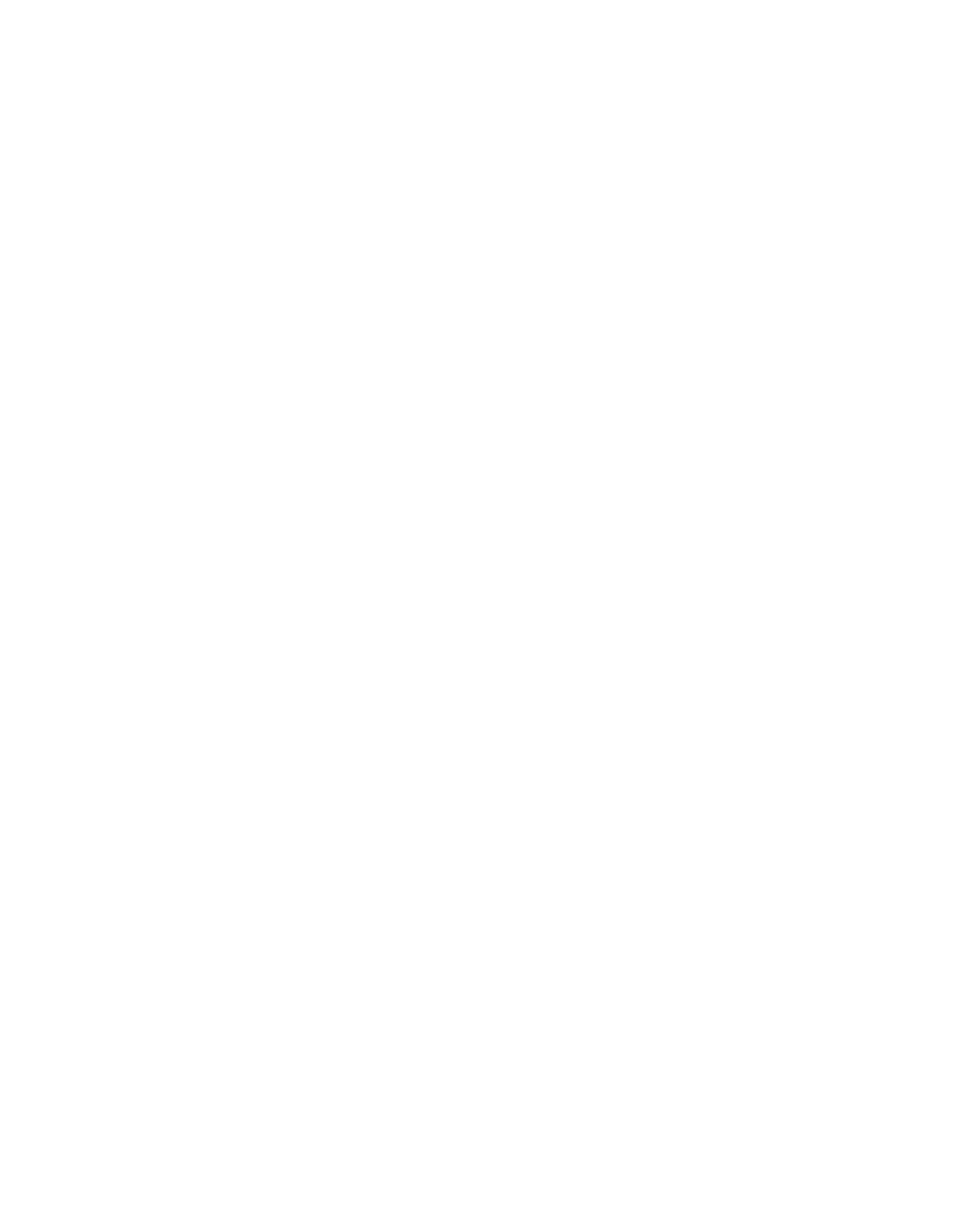### **Annual Activity Report.**

This annual activity report has been prepared by the Pioneer‐Sarah Creek Watershed Management Commission in accordance with the annual reporting requirements of Minnesota Rules Chapter 8410.0150, Subps. 2 and 3. It summarizes the activities undertaken by the Commission during calendar year 2011.

**The Pioneer‐Sarah Creek Watershed Management Commission** was established to protect and manage the natural resources of the Pioneer and Sarah Creek watersheds. It is a joint powers watershed organization formed as required under MN Statutes 103B.201‐103B.255 and MN Rules Chapter 8410. A Board of Commissioners comprised of representatives appointed by the member communities was established as the governing body of the Commission. Its current membership is comprised of the cities of Greenfield, Independence, Loretto, Maple Plain, Medina, and Minnetrista. The table in *Appendix 1* shows the names of the Commissioners appointed to serve in 2011.

**Meetings.** The Commission meets monthly at 4:00 p.m. on the third Thursday at Independence City Hall. The meetings are open to the public and visitors are welcome. Meeting notices, agendas, and approved minutes are posted on the Commission's website, www.pioneersarahcreek.org.

**Staff and Consultants.** The Commission has no employees. Independent consultants perform technical, legal, administrative, auditing, and wetland services for the Commission and are selected biannually. The current staff and consultants are also listed in *Appendix 1.*

**The Watershed.** Located entirely within western Hennepin County, the Pioneer‐Sarah Creek watershed covers approximately 70.5 square miles and includes the watersheds of Pioneer and Sarah Creeks. The Crow River demarcates most of the northern boundary. Portions or all of the six member cities are within the legal boundaries of the Pioneer‐Sarah Creek watershed and are listed in Table 1. A map of the watershed can be viewed on the Commission's website.

| <b>Local Government Unit</b> | Area Within Watershed<br>(Square Miles) | Percent of Watershed |
|------------------------------|-----------------------------------------|----------------------|
| Greenfield                   | 21.5                                    | 30%                  |
| Independence                 | 29.7                                    | 42%                  |
| Loretto                      | 0.3                                     | 0.4%                 |
| Maple Plain                  | 0.8                                     | 1.1%                 |
| Medina                       | 7.5                                     | 10%                  |
| Minnetrista                  | 10.7                                    | 15%                  |
| TOTAL:                       | 70.5                                    |                      |

**Table 1 Area of Members within the Pioneer‐Sarah Creek Watershed**

**Watershed Management Plan.** The Pioneer‐Sarah Creek Watershed Management Commission adopted its second generation Comprehensive Watershed Management Plan on December 16, 2004. The plan can be viewed at http://pioneersarahcreek.org/mgmtplan.shtml.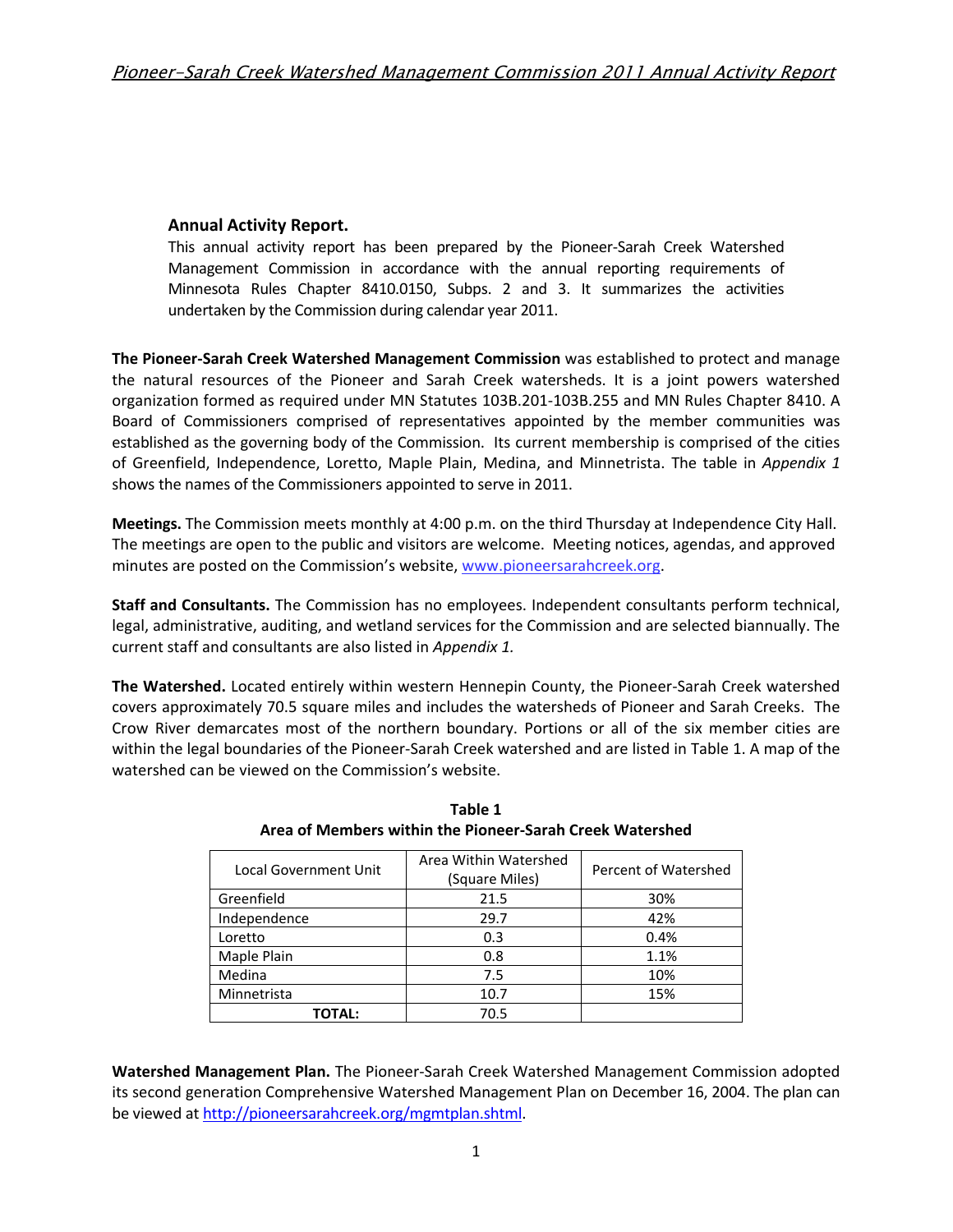The second generation plan includes a section that identifies a number of goals and policies that conform to the overall purpose specified in Minnesota Statutes Section 103B.201. These goals and policies address issues related to water quantity, water quality, recreation, fish and wildlife, enhancement of public participation, information and education, and management of the public ditch system, groundwater, shorelands, wetlands, and soil erosion.

As of December 31, 2011, no amendments to the Management Plan have been adopted.

**Local Water Management Plans.**  Member communities must prepare and adopt their own water management plans. Local plans must comply with MN Statutes, Sec. 103B.235 and MN Rules 8410.0160 and 8410.0170 regarding content. Under the statutes, member cities are required to revise their plans to conform to the Commission's plan. Table 2 shows the status of the members' local plans.

| Community    | <b>Status at 2010 Year-End</b> |
|--------------|--------------------------------|
| Greenfield   | Approved May 2010              |
| Independence | Approved October 2010          |
| Loretto      | Approved January 2009          |
| Maple Plain  | Approved December 2008         |
| Medina       | Approved July 2009             |
| Minnetrista  | Approved April 2009            |

**Table 2 Status of Local Stormwater Management Plans**

**Status of 2011 Objectives.** Following is a summary of the work undertaken by the Pioneer‐Sarah Creek Watershed Management Commission in 2011 to meet the goals, objectives, and projected work plan outlined in its *2010 Annual Report.*

*§ Continue to review local development/redevelopment plans for conformance with the standards outlined in the Commission's second generation Watershed Management Plan.* Projects were reviewed for erosion and sediment control, wetland, floodplain and stormwater management, as well as Department of Natural Resources (DNR) permits. The Commission's technical staff reviewed five projects in 2011. A list of each project, its location, and the critical areas reviewed is attached as *Appendix 2.*

*§ Served as the local government unit (LGU) for administering the Wetland Conservation Act (WCA) for the cities of Greenfield, Loretto and Maple Plain.* The Commission reviewed five plans involving wetlands and received no new wetland banking applications in 2011. They participated in four Technical Evaluation Panels (TEPs) and three new potential WCA violations within the watershed were investigated in 2011. The Commission's goal is to assure that WCA rules are properly implemented, wetland violations are resolved and replacement plans are reviewed.

*§ Partnered with Three Rivers Park District (TRPD) to conduct stream and lake monitoring programs to track water quality and quantity conditions.* Monitored three stream reaches and six lakes as part of the Surface Water Assessment Grant (SWAG) awarded to the Commission in 2010. The three stream reaches (Sarah Creek Mouth, Pioneer Creek Mouth and Pioneer Creek at Copland Road) are being monitored using a range of water chemistry measurement endpoints. Originally, seven lakes were identified in the SWAG; however, Buck Lake is not being monitored because of lack of accessibility. The remaing six lakes are Irene, Mud, Rattail, Rice, Robbina and Schauppauff.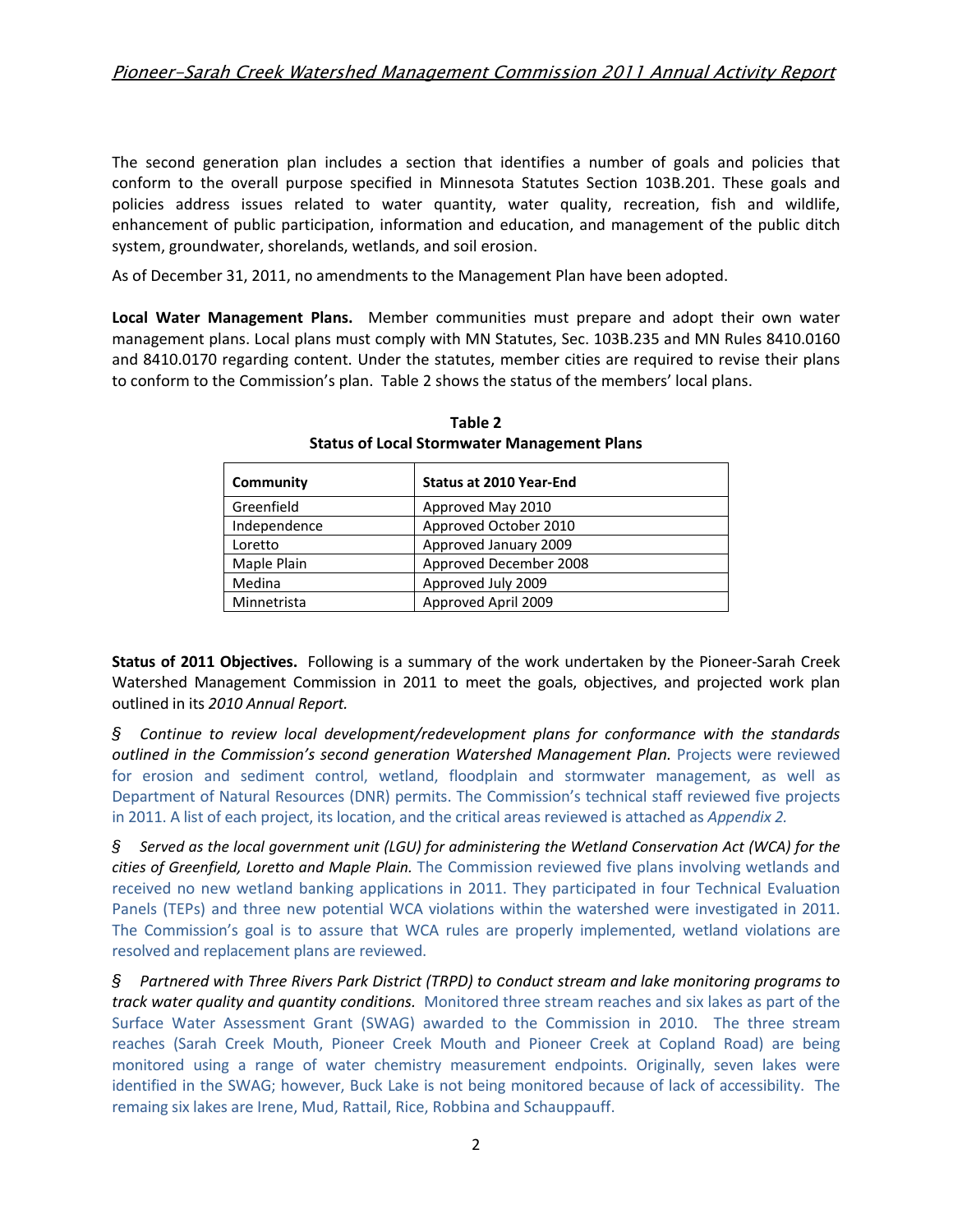*§ Funded the monitoring of Peter Lake through Metropolitan Council's Citizen Assisted Monitoring Program (CAMP).* The *2011 CAMP Report* contains the results of the monitoring conducted on all the lakes in the 2011 program. The report will be available mid-summer 2012 and can be requested from Brian Johnson of the Metropolitan Council, brian.johnson@metc.state.mn.us. A table in *Appendix 3* shows the Commission's lake monitoring schedule. As the Commission continues to implement its second generation Management Plan, goals for these lakes are constantly evaluated.

§ *Funded the monitoring of Lake Independence, Spurzem Lake, Half Moon Lake, Lake Sarah, and Whaletail Lake (east and west basins).* Monitored these primary lakes in cooperation with Three Rivers Park District. Their report is included in *Appendix 3.* Also included in *Appendix 3* is a summary of monitoring data for Lake Rebecca. In 2011 Three Rivers Park District completed a batch alum treatment to reduce internal loading from enriched sediments in the lake.

*§ Promoted river stewardship through the River Watch program.* Due to high‐water and low‐water conditions, no sites were monitored by students in the watershed in 2011. *River Watch 2011,* available from Hennepin County Department of Environmental Services (HCDES), includes results from all the Hennepin County sites that were monitored. It can be viewed at http://www.co.hennepin.mn.us, keyword River Watch.

§ *Partnered with the Hennepin County Department of Environmental Services (HCDES) in the Stream Health Evaluation Program (SHEP).* One site in the watershed was monitored in 2011. Results are currently being analyzed and will be available in 2012.

*§ Continued to complete elements of the Surface Water Assessment Grant awarded to the Commission to undertake a condition assessment for unassessed or partially asssessed lakes and streams throughout the Pioneer‐Sarah Creek watershed.* Details of the monitoring program and results will be included in the final SWAG report, available in mid‐2012.

*§ Completed the Implementation Plan for the Lake Sarah Nutrient TMDL. The Implementation Plan was approved by the Minnesota Pollution Control Agency on September 16, 2011. Implementation projects are being inserted into the Commission's Capital Improvement Program (CIP).*

 $\S$  Continue to seek grant funding to assist with the costs associated with development of a watershed*wide TMDL and implementing impairment‐reducing projects.* This task was not aggressively pursued with the consideration to extend the time frame for developing the Watershed Restoration and Protection Project (WRAPP), as the watershed‐wide TMDL has been renamed.

*§ Continued as a member of the West Metro Water Alliance (WMWA).* Its mission is to create joint educational programming for citizens, municipal employees and educators. Along with the Bassett Creek, Elm Creek, Shingle Creek and West Mississippi Watershed Management Commissions created a west metro-wide education and public outreach plan. In 2011, along with partners, the Three Rivers Park District, Hennepin County Department of Environmental Services and the Freshwater Society, developed and presented a series of workshops - Protecting Our Water Resources – A Forum Series for Policymakers. *(Appendix 4)*

*§ Maintained the Commission's website,* www.pioneersarahcreek.org*, to provide news to area residents.* The current Watershed Management Plan, monthly meeting materials, project reviews, Annual Reports, water monitoring results, and other watershed‐related information are posted there. (*Appendix 5*)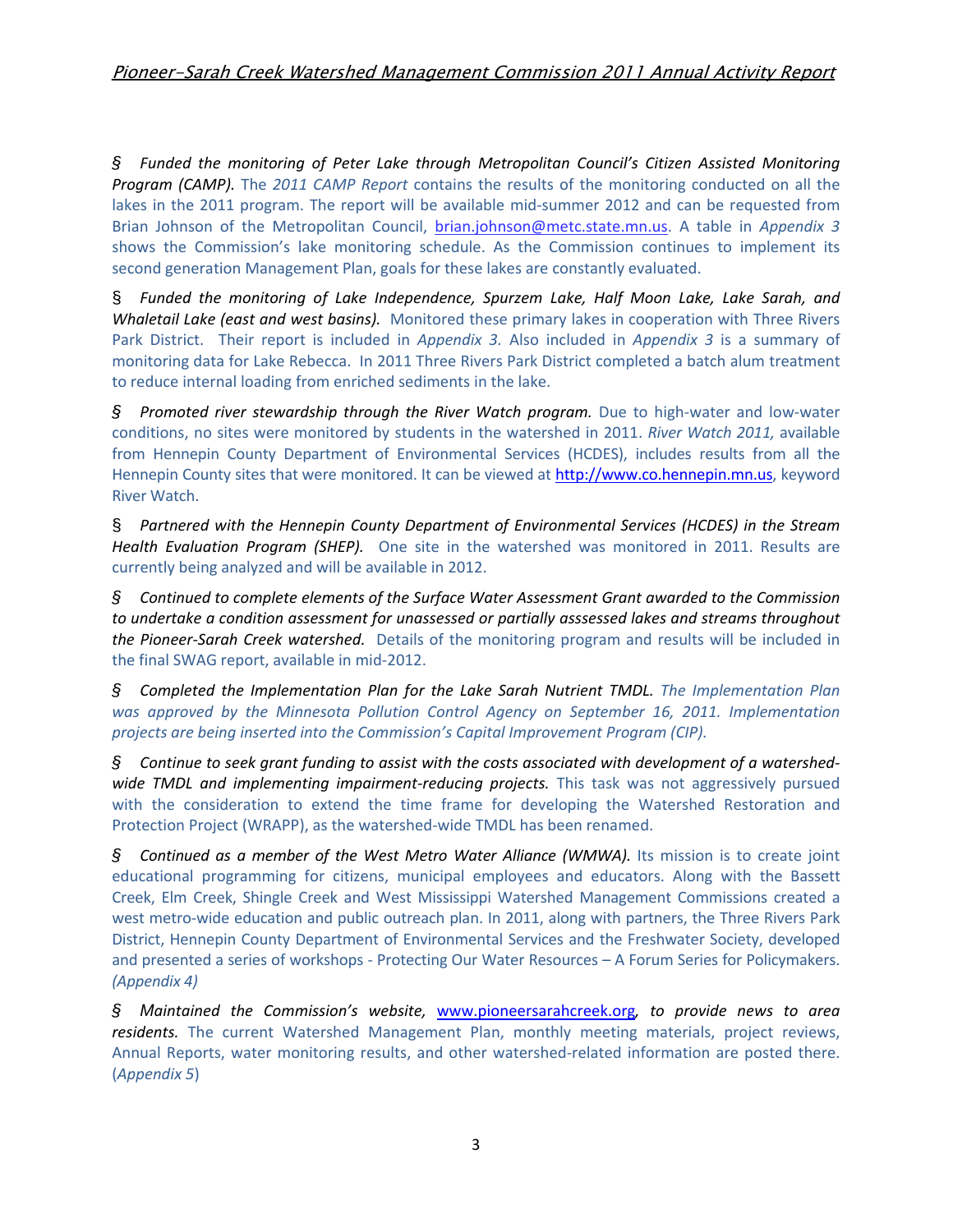*§ Continued to develop a Capital Improvement Program (CIP) that reflects the needs and concerns of the Commission, its member communities and watershed residents.* The Commission focused primarily on projects identified in the Lake Independence and Lake Sarah TMDL Implementation Plans. The revised CIP was incorporated into a major amendment to the Commission's second generation Watershed Management Plan. The proposed amendment began its required agency review process in 2011.

*§ Adopt personnel policies as recommended by the Board of Water and Soil Resources (BWSR) in its 2009 Performance Review and Assistance Program (PRAP) Level II Report.* The Commission has no employees. Staff will work with BWSR to address administrative guidance for Commissioners such as filing for per diem, travel expenses and conference or special meeting attendance. This task will be undertaken as part of the Commission's third generation Watershed Management Plan process.

*§ Adopted a 2012 operating budget.* At its June 23, 2011 meeting, the Commission approved a 2012 operating budget totaling \$203,894. Assessments to the member communities equal \$74,260; revenue derived from project fees, wetland fees, and interest income totals \$9,100; funding from grants and cooperative programs is estimated at \$101,744; and \$3,790 will be taken from reserves. In addition, the Commissioners also approved a supplemental assessment to the membership of \$15,000 for development of the Commission's third generation Watershed Management Plan. *(Appendix 6)*

*§ One of the objectives the Commission identified in 2009 was to consider revising its existing Shoreline, Erosion and Sediment Control, and Stormwater Management model ordinances.* This objective was delayed pending approval of all six local plans, which occurred in 2010, and will be undertaken as part of the Commission's third generation Watershed Management Plan process.

*§ Developed new nutrient management regulations and wetland buffer model ordinances for adoption by member cities as part of Phase 2 of the Lake Independence TMDL Implementation Plan.* This task is currently underway. A small group of ag producers has been meeting periodically to discuss manure management issues with a goal of creating viable regulations and model ordinances.

§ *Participate in and/or coordinate curlyleaf pondweed treatment for Lake Sarah and identify and implement nutrient reduction controls for the Spurzem wetland.* These projects, included as goals for 2010, are included as projects in the Commission's CIP. It is anticipated the curlyleaf pondweed treatment will be undertaken by the lakeshore owners. The Commission is corresponding with the Minnesota Department of Transportation (MnDOT) regarding best management practices/projects that could be implemented in the Dance Hall Creek basin.

§ Participated in a Lake Independence Summit to identify ways to overcome barriers to implementation of the phosphorus load reduction measures identified in the Lake Independence TMDL's Implementation Plan.

§ Considered a request from the Lake Independence Citizens Association (LICA) for support to revise the lake's existing high water/no‐wake city (Medina and Independence) ordinances. Response from Three Rivers Park District (TRPD) included a request to investigate the reason for the high water levels. The Commission approved an expenditure of up to \$6,000, to be divided among the cities, LICA and the Commission, for an initial study. A visual reconnaissance and survey of the outlet channel began in late fall 2011.

§ *Published an Annual Activity Report summarizing the Commission's yearly activities and financial reporting.* The *2010 Annual Activity Report* was accepted by the Commissioners at their April 21, 2011 meeting.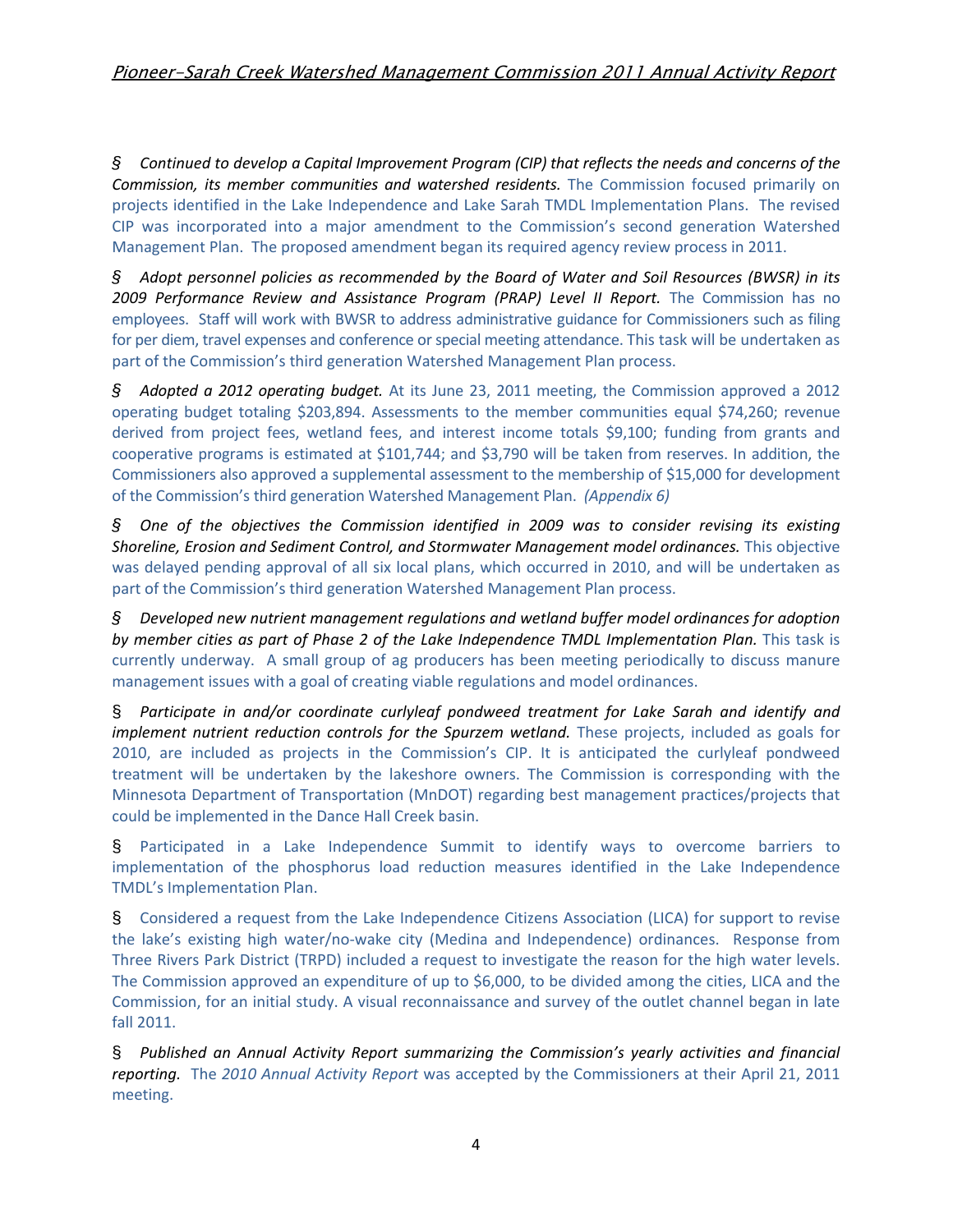## Pioneer-Sarah Creek Watershed Management Commission 2011 Annual Activity Report

**Interest Proposals.** The required biennial solicitation for interest proposals for administrative, legal, technical and wetland consulting services was published in the January 3, 2011 edition of the *State Register.* The Commission's current consultants are listed in *Appendix 1.*

**Financial Reporting.** *Appendix 7* includes the Commission's approved budget for 2011 and a report of actual revenues and expenditures for 2011. The Commission's Joint Powers Agreement provides that each member community contributes toward the annual operating budget based on its share of the total market value of all property within the watershed. The 2011 cost allocations to the members are shown as part of the Operating Budget.

Of the \$164,070 operating budget approved by the Commission for 2011, revenue of \$11,000 was projected as proceeds from application fees, \$33,280 from grants and cooperative programs, and \$500 from interest income, resulting in assessments to members totaling \$89,260. \$30,030 was projected as coming from reserves.

The Pioneer‐Sarah Creek Watershed Management Commission maintains a checking account at US Bank for current expenses and rolls uncommitted monies to its account in the 4M Fund, the Minnesota Municipal Money Market Fund. Amounts paid by the Commission per the 2011 Audit, prepared by Johnson & Company, Ltd., Certified Public Accountants, (*Appendix 8*) are asfollows:

| General engineering    | \$9,286   |
|------------------------|-----------|
| General administration | \$67,002  |
| Education              | 8,976     |
| Programs               | \$6,740   |
| Projects               | \$31,838  |
| Total                  | \$123,842 |

General engineering work includes review of local plans, review of development/redevelopment projects, attendance at meetings and other technical services. General administration includes support to technical staff, attendance at meetings, insurance premiums, annual audit, legal counsel, tracking grant opportunities, management plan amendments, and other non‐engineering services.

**Wetland Banking.** The Pioneer‐Sarah Creek Commission does not have a wetland banking program.

**2012 Work Plan.** The Commission has identified the following activities in 2012:

*§ Continue to review local development/redevelopment plans for conformance with the standards outlined in the Commission's second generation Watershed Management Plan.* 

*§ Serve as the local government unit (LGU) for administering the Wetland Conservation Act (WCA) for the cities of Greenfield, Loretto and Maple Plain.*

*§ Conduct stream and lake monitoring programs to track water quality and quantity conditions.* 

*§ Promote river stewardship through the River Watch program. Encourage participation by local school students and their teachers.*

*§ Partner with the Hennepin County Department of Environmental Services (HCDES) in the Stream Health Evaluation Program (SHEP).*